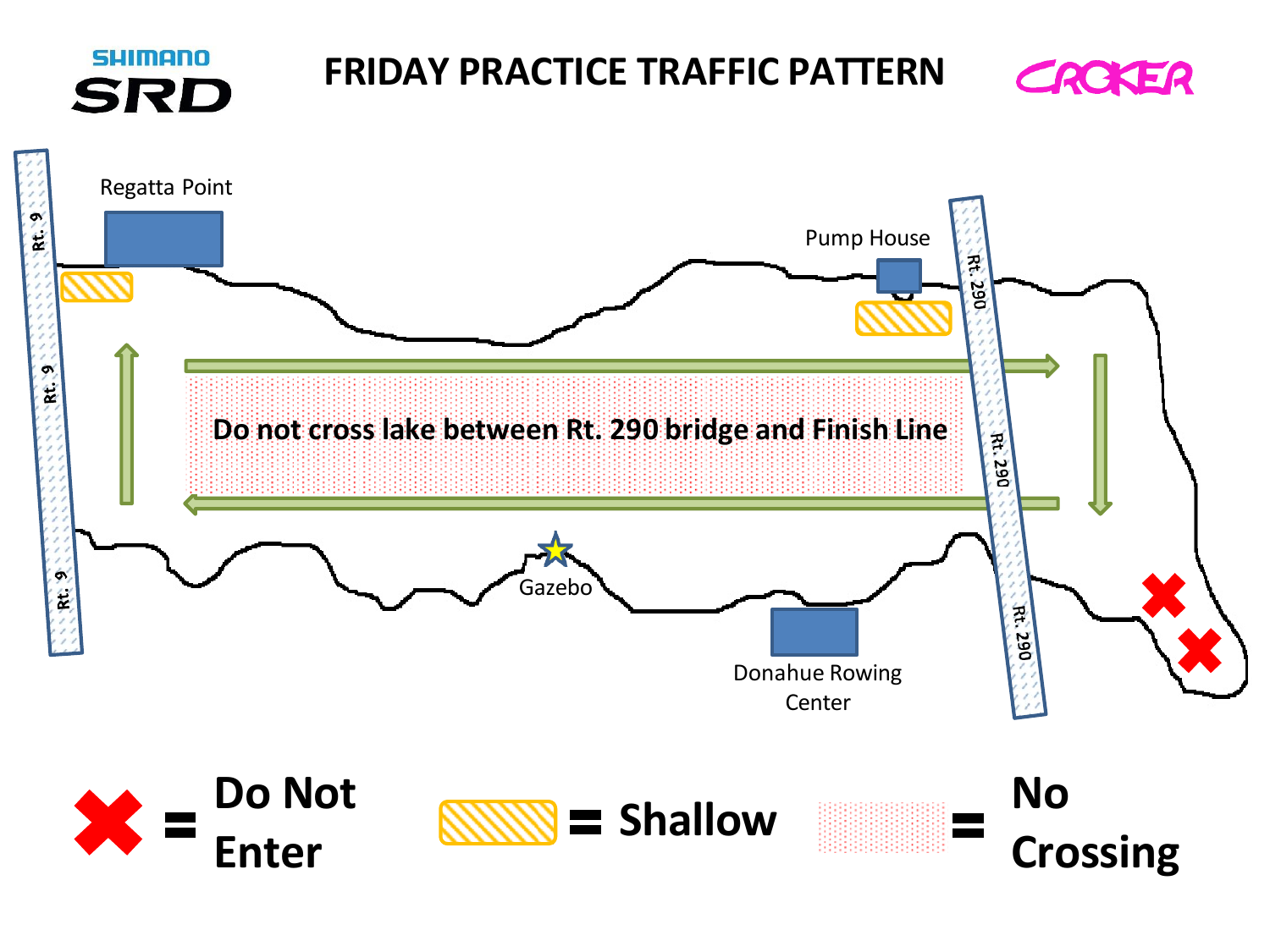## **FRIDAY PRACTICE TRAFFIC**





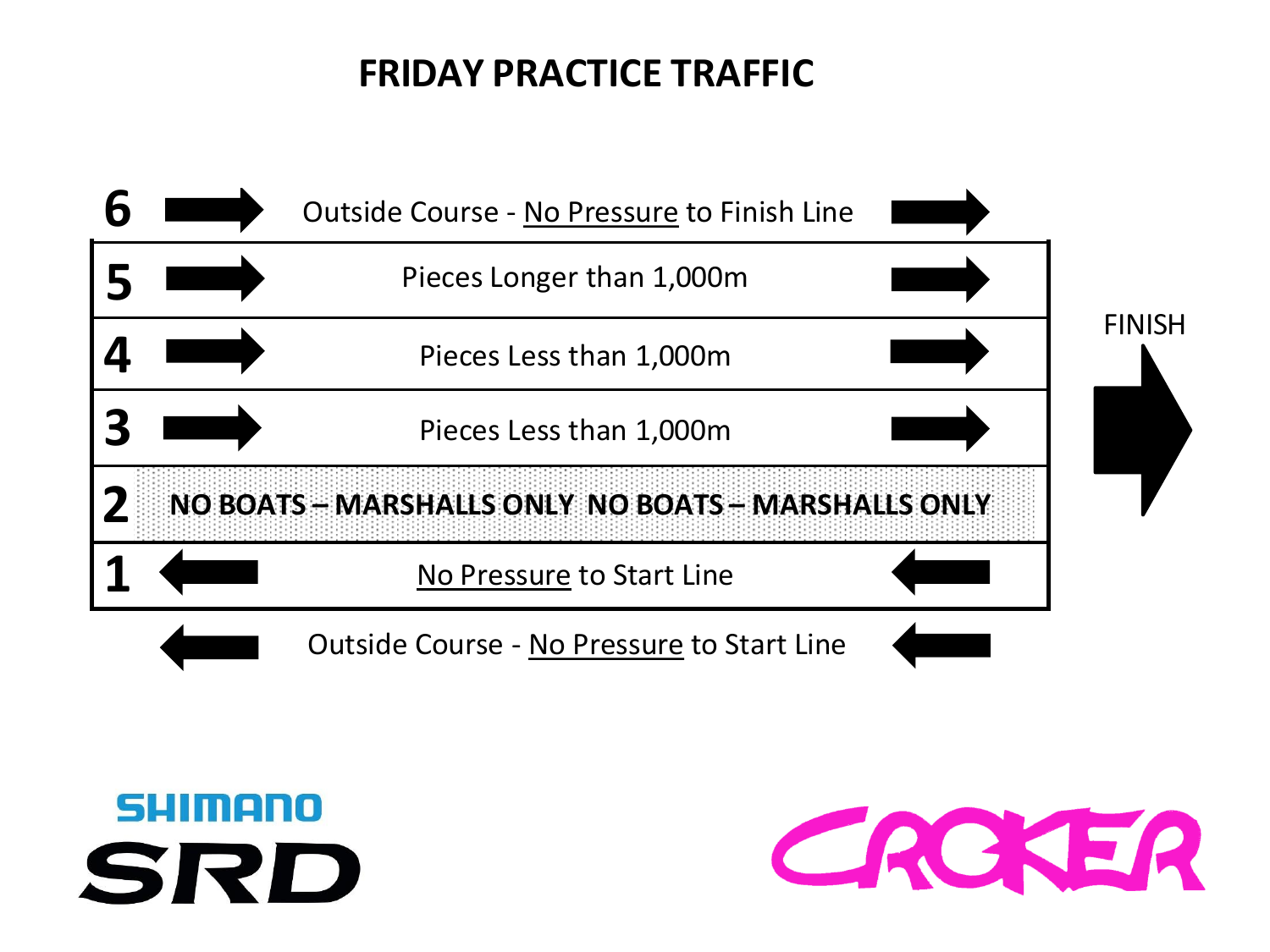## **SHIMANO SRD**

## **RACE DAY TRAFFIC PATTERN**









**Entering**